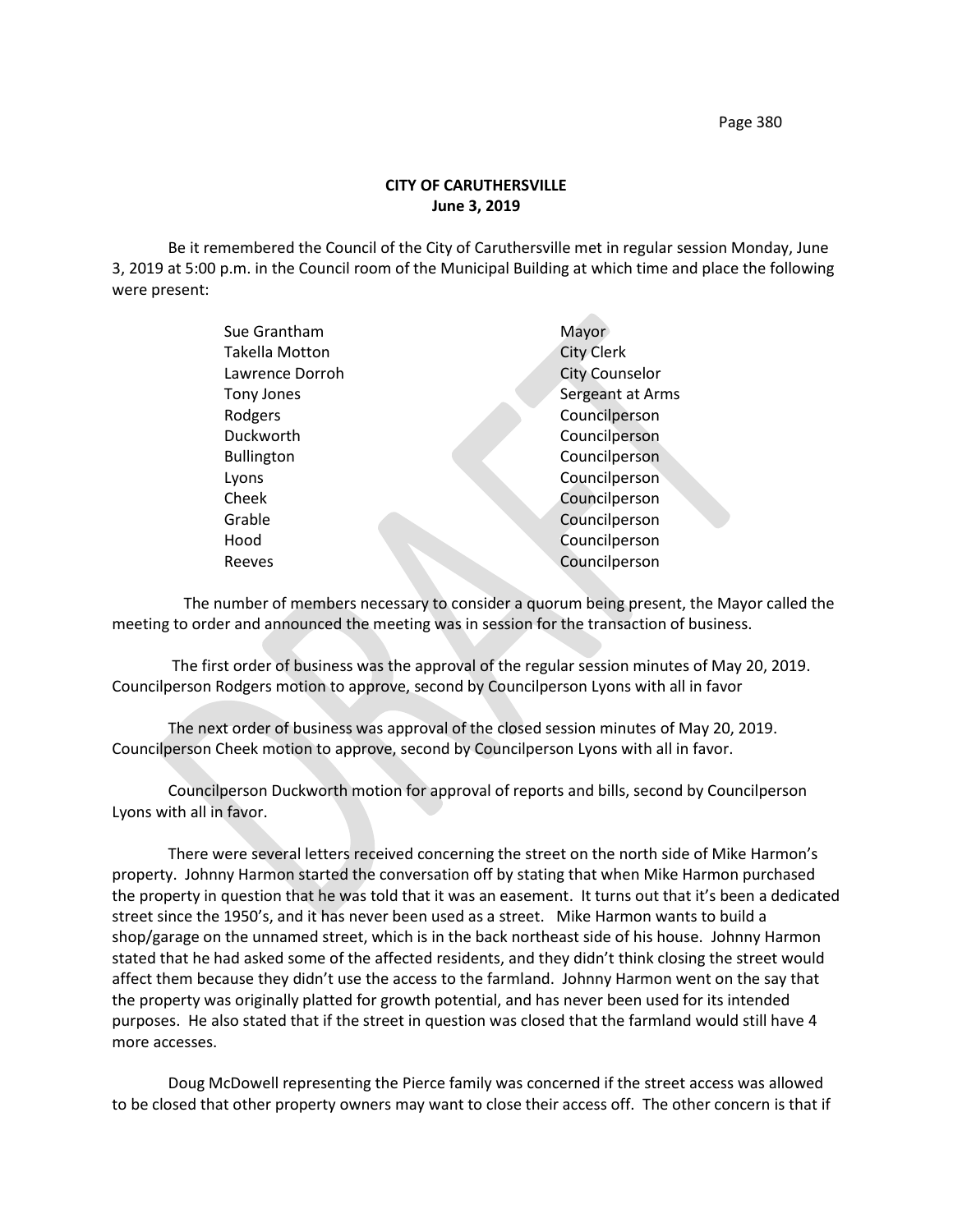## Page 381

the property was divided differently that there could be a division of the property. Mr. McDowell interest is to protect the beneficiaries of the trust no matter who may later own the property. One possible solution would be to consult all affected parties, and if the City would permanently protect at least one access, with the agreement of the affected property owners.

Jimmy Southern stated that he was opposed of closing the street, and that no one could predict the future but the Pierce trust has 3 individuals involved, and the street has been on the books for years. Development could take place in the future that would affect the property owner's investment.

Carol Pierce Olson who has one half interest in the property referred to as Cosmo Acres sent a letter expressing opposition to the closing of any access points with regards to it affecting current land use and future land value, including any potential development of property.

Jim DeReign expressed that the notion of having a subdivision is highly unlikely because of the expense involved, and by taking away 1 of the options you would have other options for access. Mr. DeReign stated that any attorney that would moderate the matter would like at the current land use rather than what could be, and grant any easement required to have easy access to the property. The utility lines prevent equipment from going down, and there's not on the table a plan for a subdivision, and the utility lines would have to be redone.

Lawrence Dorroh has a conflict of interest with being co-trustee for the trust that holds ownership interest in the property, and can't advise the City as to what to do, prepare ordinances, or give legal advice to the closure of a dedicated street. As co-trustee he has the same concerns as Mr. McDowell, and how you differentiate between the access points for any potential closure as well. The property owners have always taken a protective stance with all the access points. As a trustee, any future development is of importance, especially with most of the subdivisions being full, and the area in question is one of the only properties that could be utilized for a subdivision. With the concern of the beneficiaries' interest, he's opposing the closure.

Councilperson Cheek motion to close the street as requested by Mr. Harmon in regards to the availability of the other accesses, second by Councilperson Hood, and more discussion was ensued. There was a suggestion of making the other streets permanent for no closures, in which some of the Council was not comfortable with. Lawrence Dorroh stated that legal council would be necessary and suggested Terry McVey as a good option. Councilperson Cheek withdrew his motion, second by Councilperson Rodgers upon seeking legal advice, which resulted in the following:

| Rodgers           | Yes | Duckworth | Yes |
|-------------------|-----|-----------|-----|
| <b>Bullington</b> | Yes | Lyons     | Yes |
| Cheek             | Yes | Grable    | Yes |
| Hood              | Yes | Reeves    | Yes |

Mayor Grantham thanked everyone for coming and expressed that the Council wanted to do the right thing and consult with an attorney. Lawrence Dorroh stated the City needed to get legal advice that affected the rights of others. Mike Harmon stated that the street runs all the way down against his house, so his air conditioner and door is on the street. Counselor Dorroh stated that access to the farm